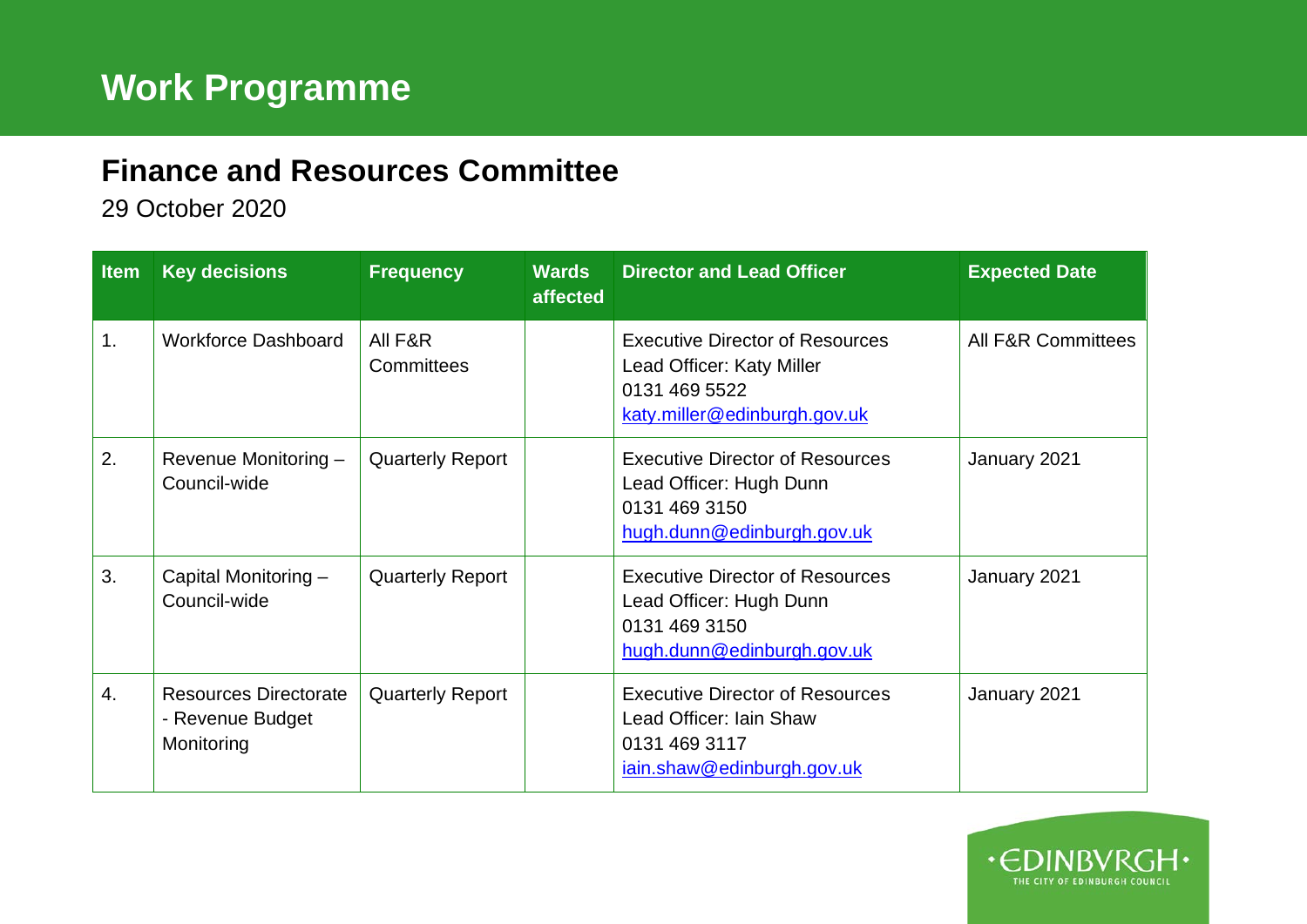| <b>Item</b>    | <b>Key decisions</b>                                                                      | <b>Frequency</b>                                                                                                           | <b>Wards</b><br>affected | <b>Director and Lead Officer</b>                                                                                                                                                                                   | <b>Expected Date</b> |
|----------------|-------------------------------------------------------------------------------------------|----------------------------------------------------------------------------------------------------------------------------|--------------------------|--------------------------------------------------------------------------------------------------------------------------------------------------------------------------------------------------------------------|----------------------|
| 5.             | Chief Executive -<br><b>Revenue Budget</b><br>Monitoring                                  | <b>Quarterly Report</b>                                                                                                    |                          | <b>Executive Director of Resources</b><br>Lead Officer: Iain Shaw<br>0131 469 3117<br>iain.shaw@edinburgh.gov.uk                                                                                                   | January 2021         |
| 6.             | <b>Miscellaneous Debts</b><br>Write $Off - 6$ monthly<br>operational update (B<br>Agenda) | <b>Six Monthly</b><br>Report                                                                                               |                          | <b>Executive Director of Resources</b><br>Lead Officer: Nicola Harvey<br>0131 469 5016<br>nicola.harvey@edinburgh.gov.uk                                                                                           | March 2021           |
| 7 <sub>1</sub> | <b>Contract Award and</b><br>Procurement<br>Programme                                     | <b>Six Monthly</b><br>Report                                                                                               |                          | <b>Executive Director of Resources</b><br>Lead Officer: Iain Strachan<br>0131 529 4930<br>iain.strachan@edinburgh.gov.uk                                                                                           | March 2021           |
| 8.             | <b>Change Strategy</b><br>2021/24                                                         | <b>Annual Update</b><br>Report,<br>incorporating<br>impacts of<br>provisional Local<br>Government<br>Finance<br>Settlement |                          | <b>Chief Executive and Executive Director</b><br>of Resources<br>Lead Officer: Hugh Dunn / Laurence<br>Rockey<br>0131 469 3150 / 0131 469 3493<br>hugh.dunn@edinburgh.gov.uk /<br>laurence.rockey@edinburgh.gov.uk | January 2021         |
| 9.             | <b>Housing Revenue</b><br><b>Account Budget</b><br>Strategy                               | <b>Annual Report</b>                                                                                                       |                          | <b>Executive Director of Place</b><br>Lead Officer: Elaine Scott<br>0131 529 2277                                                                                                                                  | January 2021         |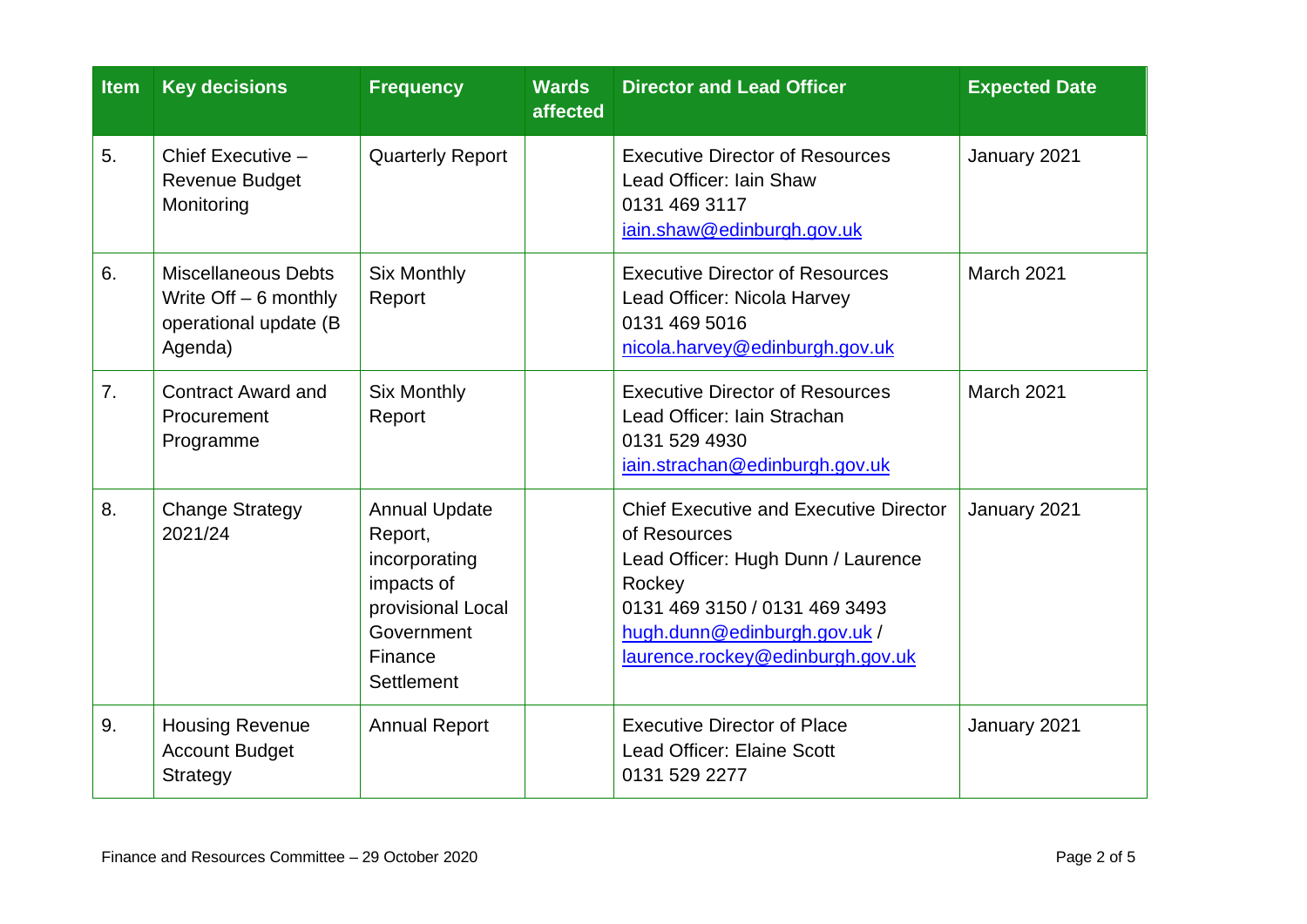| <b>Item</b> | <b>Key decisions</b>                                                                                                                                                                       | <b>Frequency</b>                                                                                                           | <b>Wards</b><br>affected | <b>Director and Lead Officer</b>                                                                                         | <b>Expected Date</b> |
|-------------|--------------------------------------------------------------------------------------------------------------------------------------------------------------------------------------------|----------------------------------------------------------------------------------------------------------------------------|--------------------------|--------------------------------------------------------------------------------------------------------------------------|----------------------|
|             |                                                                                                                                                                                            |                                                                                                                            |                          | elaine.scott@edinburgh.gov.uk                                                                                            |                      |
| 10.         | <b>Capital Budget</b><br><b>Strategy 2020/30</b>                                                                                                                                           | <b>Annual Update</b><br>Report,<br>incorporating<br>impacts of<br>provisional Local<br>Government<br>Finance<br>Settlement |                          | <b>Executive Director of Resources</b><br>Lead Officer: Hugh Dunn<br>0131 469 3150<br>hugh.dunn@edinburgh.gov.uk         | January 2021         |
| 11.         | <b>Annual Fraud</b><br>Prevention and<br>Detection                                                                                                                                         | <b>Annual Report</b>                                                                                                       |                          | <b>Executive Director of Resources</b><br>Lead Officer: Nicola Harvey<br>0131 469 5016<br>nicola.harvey@edinburgh.gov.uk | October 2021         |
| 12.         | City of Edinburgh<br>Council - 2019/20<br>Annual Audit Report to<br>the Council and the<br>Controller of Audit -<br>referral by the<br>Governance, Risk and<br><b>Best Value Committee</b> | <b>Annual Report</b>                                                                                                       |                          | <b>Executive Director of Resources</b><br>Lead Officer: Hugh Dunn<br>0131 469 3150<br>hugh.dunn@edinburgh.gov.uk         | November 2020        |
| 13.         | The City of Edinburgh<br><b>Council Charitable</b><br>Trusts – report to                                                                                                                   | <b>Annual Report</b>                                                                                                       |                          | <b>Executive Director of Resources</b><br>Lead Officer: John Aghodeaka<br>0131 469 5348                                  | November 2020        |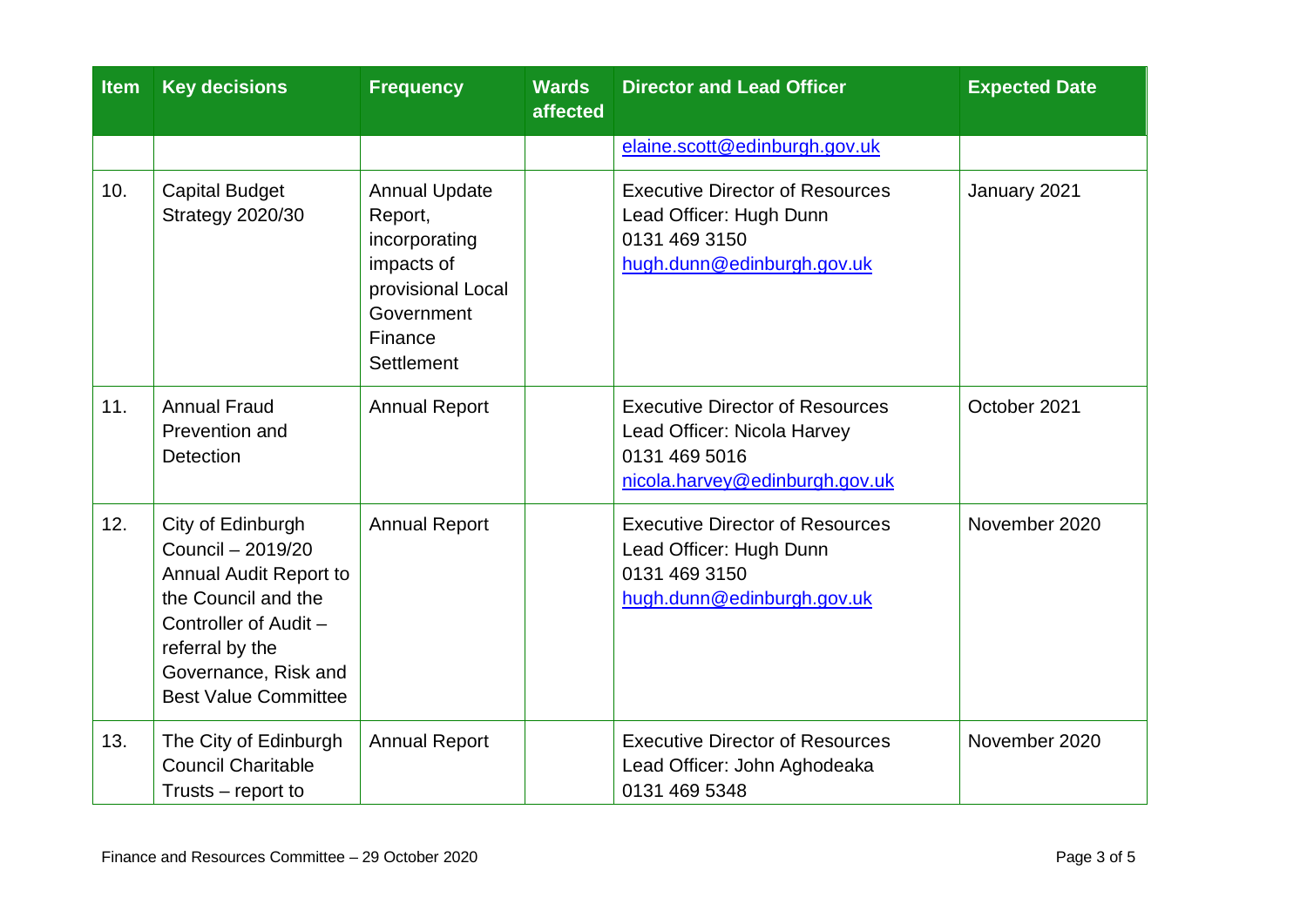| <b>Item</b> | <b>Key decisions</b>                                            | <b>Frequency</b>                                                                                                                           | <b>Wards</b><br>affected | <b>Director and Lead Officer</b>                                                                                                | <b>Expected Date</b> |
|-------------|-----------------------------------------------------------------|--------------------------------------------------------------------------------------------------------------------------------------------|--------------------------|---------------------------------------------------------------------------------------------------------------------------------|----------------------|
|             | those charged with<br>governance on the<br>2019/20 audit        |                                                                                                                                            |                          | john.aghodeaka@edinburgh.gov.uk                                                                                                 |                      |
| 14.         | 2019/20 Common<br>Good Annual<br>Performance Report             | <b>Annual Report</b>                                                                                                                       |                          | <b>Executive Director of Resources</b><br>Lead Officer: John Aghodeaka<br>0131 469 5348<br>john.aghodeaka@edinburgh.gov.uk      | November 2020        |
| 15.         | <b>Annual Treasury</b><br><b>Management Strategy</b><br>2019/20 | <b>Annual Report</b>                                                                                                                       |                          | <b>Executive Director of Resources</b><br><b>Lead Officer: Innes Edwards</b><br>0131 469 6291<br>innes.edwards@edinburgh.gov.uk | August 2021          |
| 16.         | <b>Treasury Management</b><br>Mid-Term Report<br>2020/22        | <b>Annual Report</b>                                                                                                                       |                          | <b>Executive Director of Resources</b><br><b>Lead Officer: Innes Edwards</b><br>0131 469 6291<br>innes.edwards@edinburgh.gov.uk | December 2020        |
| 17.         | Asset Management<br><b>Works Programme</b>                      | <b>Annual Report</b><br>The report is<br>normally<br>presented at the<br>financial year end<br>to update<br>Committee on<br>the outcome of |                          | <b>Executive Director of Resources</b><br>Lead Officer: Peter Watton<br>0131 529 5962<br>peter.watton@edinburgh.gov.uk          | May 2021             |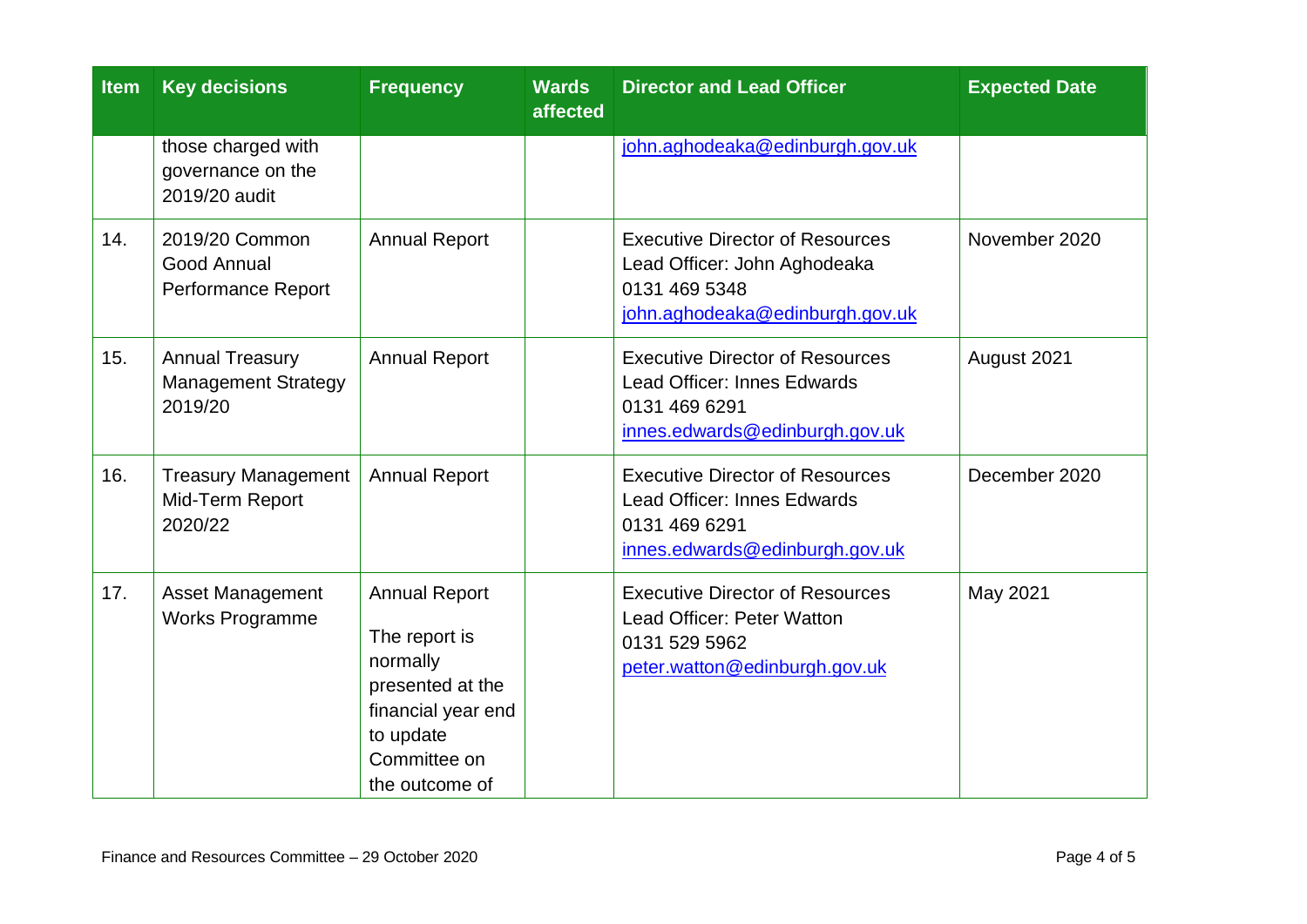| <b>Item</b> | <b>Key decisions</b>                                  | <b>Frequency</b>           | <b>Wards</b><br>affected | <b>Director and Lead Officer</b>                                                                                         | <b>Expected Date</b> |
|-------------|-------------------------------------------------------|----------------------------|--------------------------|--------------------------------------------------------------------------------------------------------------------------|----------------------|
|             |                                                       | the 12-month<br>programme. |                          |                                                                                                                          |                      |
| 18.         | <b>Health and Safety</b><br>Performance               | <b>Annual Report</b>       |                          | <b>Executive Director of Resources</b><br>Lead Officer: Nick Smith<br>0131 529 4377<br>nick.smith@edinburgh.gov.uk       | <b>March 2021</b>    |
| 19.         | <b>Workforce Control</b><br><b>Annual Report</b>      | <b>Annual Report</b>       |                          | <b>Executive Director of Resources</b><br>Lead Officer: Katy Miller<br>0131 469 5522<br>katy.miller@edinburgh.gov.uk     | August 2021          |
| 20.         | Commercial and<br><b>Procurement Annual</b><br>Report | <b>Annual Report</b>       |                          | <b>Executive Director of Resources</b><br>Lead Officer: Iain Strachan<br>0131 529 4930<br>iain.strachan@edinburgh.gov.uk | September 2021       |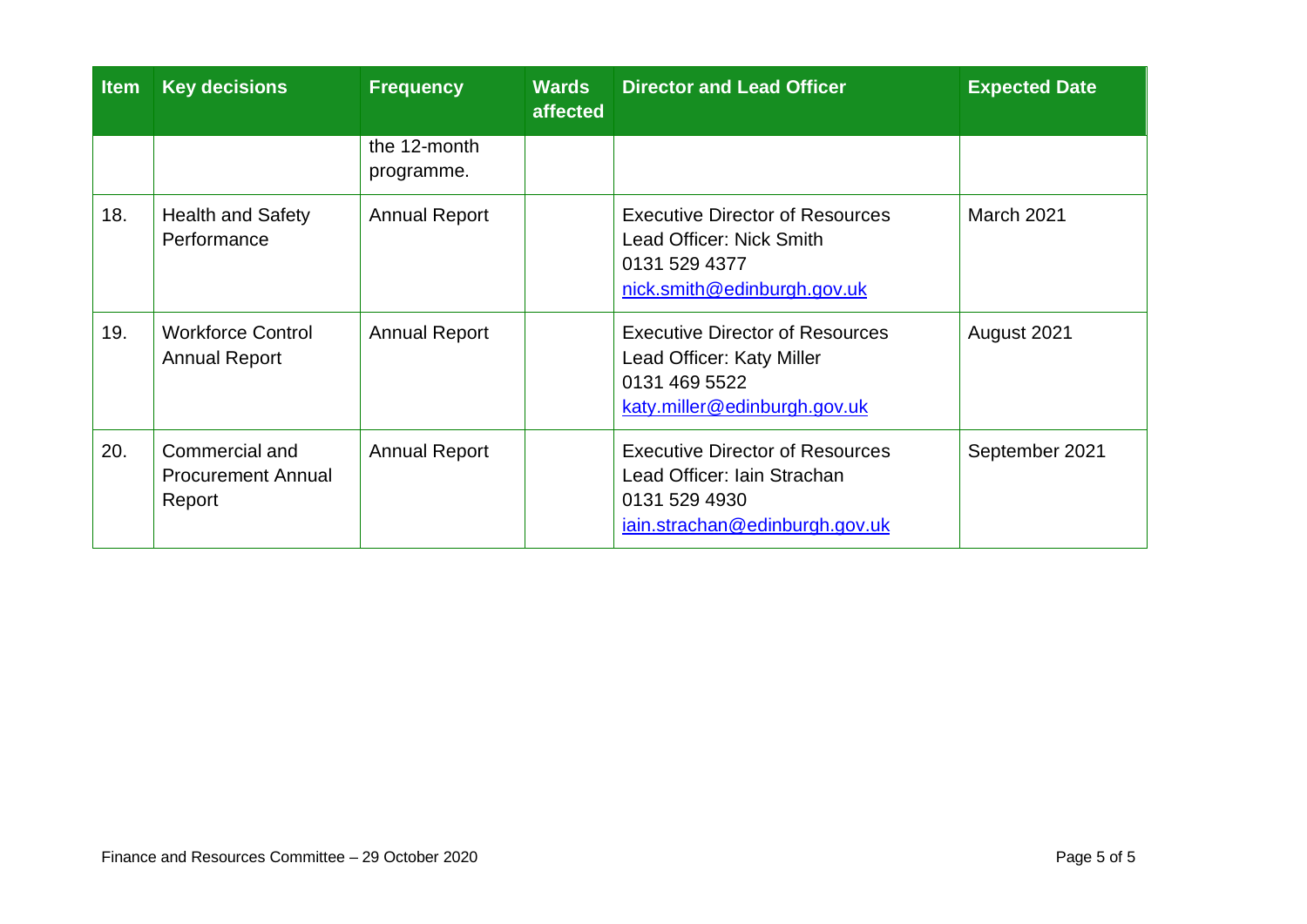| <b>Report Title</b>                                                                                                                                                 | <b>Directorate</b> | <b>Lead Officer</b> |
|---------------------------------------------------------------------------------------------------------------------------------------------------------------------|--------------------|---------------------|
| November 2020                                                                                                                                                       |                    |                     |
| City of Edinburgh Council - 2019/20 Annual Audit Report to the Council and the Controller of Audit<br>- referral from the Governance, Risk and Best Value Committee | Resources          | Hugh Dunn           |
| The City of Edinburgh Council Charitable Trusts                                                                                                                     | <b>Resources</b>   | Hugh Dunn           |
| Consultants Costs 2019/20                                                                                                                                           | <b>Resources</b>   | Hugh Dunn           |
| Common Good Annual Performance Report                                                                                                                               | <b>Resources</b>   | Hugh Dunn           |
| December 2020                                                                                                                                                       |                    |                     |
| Corporate Health and Safety Strategy and Plan 2020-23                                                                                                               | <b>Resources</b>   | <b>Robert Allan</b> |
| Treasury Management: Mid-Term Report 2020-21                                                                                                                        | <b>Resources</b>   | Hugh Dunn           |
| <b>Benefit Platform Procurement</b>                                                                                                                                 | <b>Resources</b>   | <b>Katy Miller</b>  |
| Settlement of RE-FIT Savings Guarantee                                                                                                                              | <b>Resources</b>   | <b>Peter Watton</b> |
| 65 Shore, Edinburgh - Proposed New Lease                                                                                                                            | <b>Resources</b>   | <b>Peter Watton</b> |